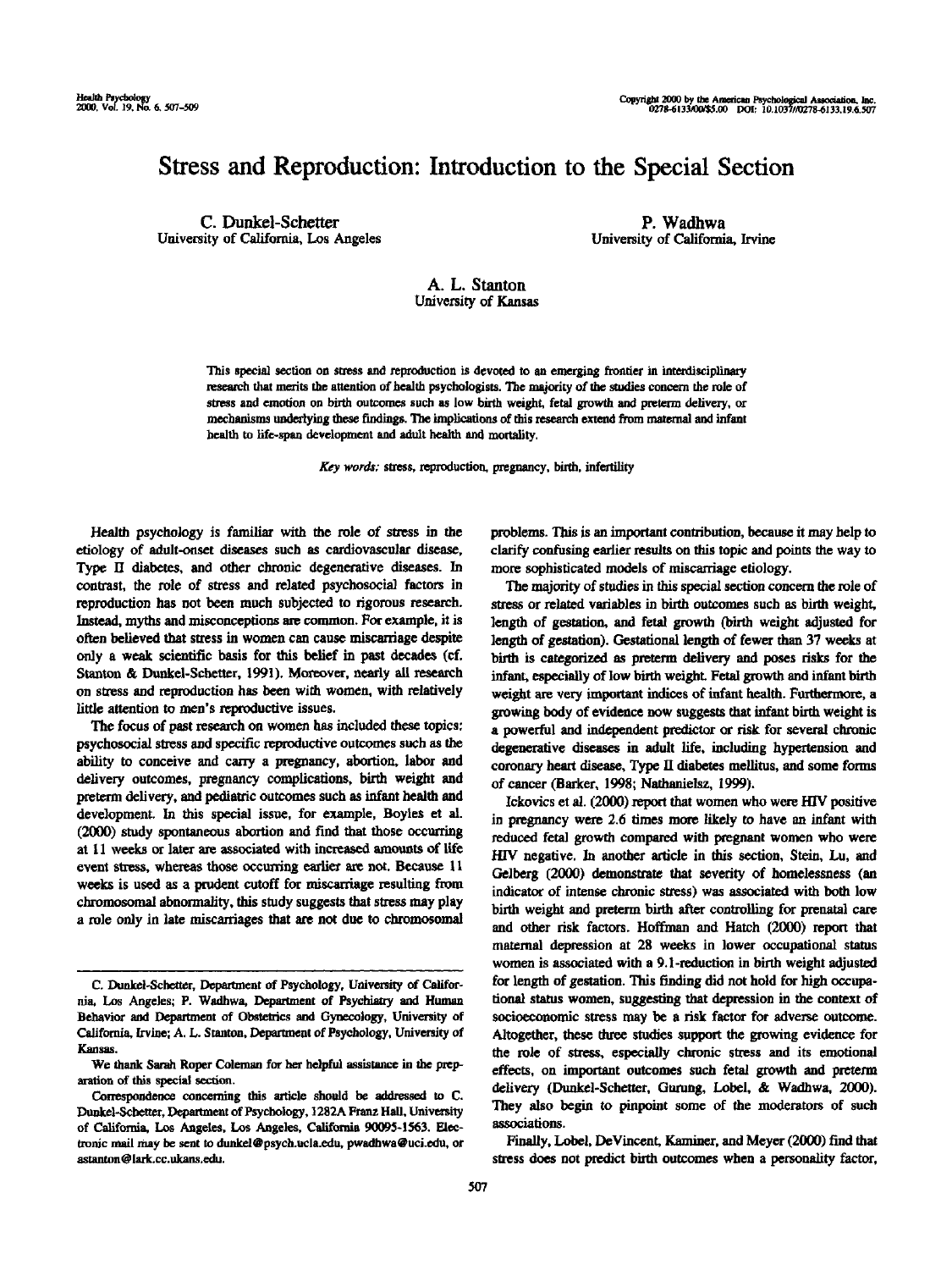optimism, is simultaneously examined. Optimism was significantly associated with birth weight adjusted for length of gestation. The possibility that personality factors indirectly influence birth outcomes by stress reduction or minimization is an intriguing implication of this study. This study challenges stress researchers to untangle effects of distinct aspects of stress, related causal agents such as individual differences, and confounding variables in modeling the mechanisms producing adverse outcomes.

Two more of the articles in this section represent new directions in research on stress and reproduction. Evidence suggests that the maternal environment has implications not only for birth outcomes but also for fetal development in utero and development over the life course. Prenatal experience plays a critical role in development with longer lasting and more permanent consequences than experience later *in* life. Many animal and human studies suggest that a stressful prenatal environment may contribute to abnormalities in brain morphology and function (cognition, emotionality, and behavior), sexual differentiation, integrity of the endocrine and immune systems, time course of normal aging, and longevity (Wadhwa, 1998). Coe and Crispen (2000) as well as Light et al. (2000) examine specific aspects of psychobiological mechanisms that may underlie the relations between stress and developmental outcomes at birth or in infancy. In the first case, neonatal monkeys were gestated under different conditions, one of which was repeated disturbance (i.e., chronic stress). This condition led to disrupted placental transfer of maternal antibody or lower immunoglobulin G (IgG) in female neonates. The IgG receptor may be unregulated selectively in female fetuses, compensating for reduced antibodies in disturbed mothers. This elegant work begins to elucidate some of the maternal-fetal processes that respond immediately to stressful environmental conditions and has implications for the physiological functioning of the offspring.

Light et al. (2000) examine the effects of the neuropeptide oxytocin on blood pressure in human mothers; oxytocin is a hormone associated with reproductive processes and social bonding. Their preliminary report suggests that the magnitude of oxytocin response to mothers holding their infant is inversely associated with maternal blood pressure during laboratory stress and normal ambulatory activity. This study thus supports the notion that oxytocin may have stress-reducing effects.

Research on stress as an independent variable or causal agent in reproductive events such as birth is heavily represented in this issue; in contrast, investigations on psychological adjustment to reproductive experiences is underrepresented. For example, research on psychological adjustment to infertility has been the subject of increasing inquiry in recent years (Stanton & Dunkel-Schetter, 1991). Confronting barriers to conceive or carry a pregnancy to term represents a significant stressor in the lives of many individuals. In this section, Domar et al. (2000) address the role of stress ensuing from infertility. In a randomized, controlled trial, these authors build on predictive studies to develop and test a treatment for the distress experienced by infertile women. The Domar et al. study is the sole clinical intervention trial in this selection of articles. Its inclusion highlights the fact that clinical implications of findings regarding stress and reproduction merit attention. This article illustrates both the problems of translating empirical findings into psychosocial intervention trials (e.g., participant accrual and retention in a randomized, controlled trial) and the promise of such interventions for improving quality of life and health for those experiencing reproductive challenges.

Ritter, Hobfoll, Lavin, Cameron, and Hulsizer (2000) also focus on issues of psychological adjustment rather than medical outcomes. They examine depression in both the prenatal and postpartum periods among 191 inner-city pregnant women. Stress was associated with increases in depression over the course of pregnancy and postpartum, whereas income and social support were related to decreases in depression. The ability of the research design to address changes in depressed mood over the course of pregnancy and after birth is a definite strength of this study.

It is particularly exciting to see relatively large sample sizes in several of these studies (Hoffman *&* Hatch, 2000; Ickovics et al., 2000; Stein et al., 2000) and to see understudied populations investigated, such as the homeless and women of lower socioeconomic status (Hoffman & Hatch, 2000; Ritter et al., 2000). In addition, the selection of women at high risk because of medical conditions in one study is worth noting (Lobel et al., 2000). Researchers have tended to group low-risk and high-risk women together in considering the effects of stress on birth outcomes. Heterogeneity of risk conditions can complicate designs and obscure significant effects of other factors, or lead to equivocal results across studies.

The operationalizations of stress in the studies in this section are illustrative of the many approaches one may take as a researcher. Traditional standardized measures of life event stress and anxiety are used in some of the studies (Boyles et al., 2000; Domar et al., 2000). In one case, several self-report instruments were administered and combined by statistical means (Lobel et al., 2000). Two studies focus on depression (Hoffman & Hatch, 2000; Ritter et a]., 2000), with careful attention to specifying the validity of depression assessment methods and the cutoffs for levels of clinically significant depression. Severity of homelessness and a positive HIV status can be viewed as proxies for stress; the chronic stress experienced by these populations makes these studies highly relevant to a broad understanding of the effects of stress in pregnancy. Homeless pregnant women and pregnant women with HIV are at very high risk in pregnancy, and they deserve special attention in future research and public health efforts. Of course, manipulating stress in experimental designs, as was done in the study of monkeys in gestation by repeated environmental disturbance (Coe & Crispen, 2000), has advantage compared with merely assessing naturally occurring stress. Practically speaking, few studies of pregnancy, or any reproductive outcomes for that matter, have manipulated stress in humans. Use of mental arithmetic and similar laboratory paradigms for studying human stress offer some possibilities in this respect although ethical issues must be considered carefully. Overall, the range of options for studying stress in reproduction is large and can draw from strong health psychology research in other domains.

We noted in the beginning of this introduction that most existing research has examined female reproductive outcomes, whereas relatively little research has addressed issues of stress and male reproduction. The underrepresentation of men in reproductive research means we are missing opportunities to understand and treat important issues such as male infertility, the effects of abortion and pregnancy on men, the role of men in female reproductive outcomes, and male reproductive changes in midlife, to name just a few topics.